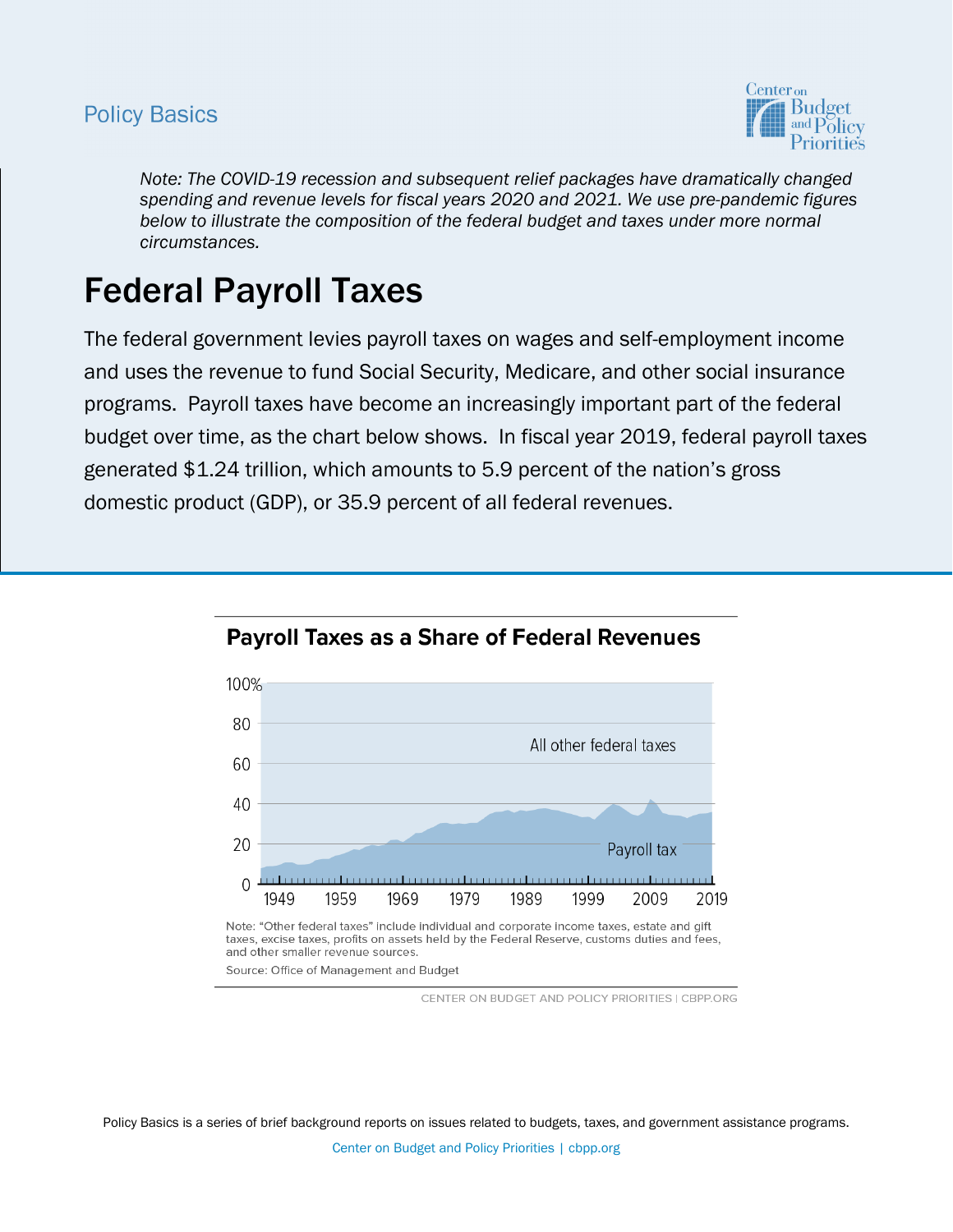# Payroll Taxes Fund Social Security and Medicare

The two main federal payroll taxes levied on wages are known as Federal Insurance Contributions Act (FICA) taxes. Employees and employers both pay FICA taxes: employees usually have them withheld from their paychecks, while employers pay them in addition to any other taxes they owe. However, most economists agree that employees bear the true cost of employer payroll taxes in the form of lower wages. The two FICA taxes are:

- Social Security tax, also known as the Old-Age, Survivors, and Disability Insurance (OASDI) tax. It is levied at a rate of 12.4 percent (split evenly between employees and employers) up to a maximum amount of an employee's wages (\$137,700 in calendar year 2020). This wage cap is adjusted annually to take account of increases in average wages. The revenues go toward funding Social Security, which pays benefits to retirees, persons with disabilities, and survivors of deceased workers.
- Medicare tax, also known as the Medicare Hospital Insurance (HI) tax. It is levied at a rate of 2.9 percent of wages (split evenly between employees and employers); unlike the Social Security tax, there is no wage cap. Married filers' earnings over \$250,000 (and singles' earnings over \$200,000) are taxed at an additional 0.9 percent, for a total of 3.8 percent on this income. Revenues from the Medicare tax support the hospital insurance portion of Medicare. (There is a 3.8 percent tax on net investment income for high-income taxpayers as well, but it isn't withheld through the payroll tax or reserved for the Medicare Hospital Insurance trust fund.)

People who work for themselves pay a self-employment tax - the Self Employment Contributions Act (SECA) tax — to fund Social Security and Medicare. These taxes are equivalent to FICA taxes; the same total rates and caps apply.

A third federal payroll tax is the Federal Unemployment Tax Act (FUTA) tax. Employers pay an effective rate of 0.6 percent on the first \$7,000 of a worker's wages, up to \$42 per worker per year. The revenues mainly go toward financing the administration of state unemployment insurance programs. Each state collects an additional unemployment payroll tax to further finance unemployment benefits. (For more, see Introduction [to Unemployment Insurance.](http://www.cbpp.org/cms/index.cfm?fa=view&id=1466))

### Payroll Taxes Have Larger Impact on Lower-Income People

Payroll taxes are regressive: low- and moderate-income taxpayers pay more of their incomes in payroll tax than do high-income people, on average. The bottom fifth of households will pay an average of 6.9 percent of their incomes in payroll tax in 2020, according to Tax Policy Center estimates, while the top fifth will pay 5.9 percent and the top 1 percent of households will pay just 2.3 percent. These figures include the employer and employee shares of the payroll tax.